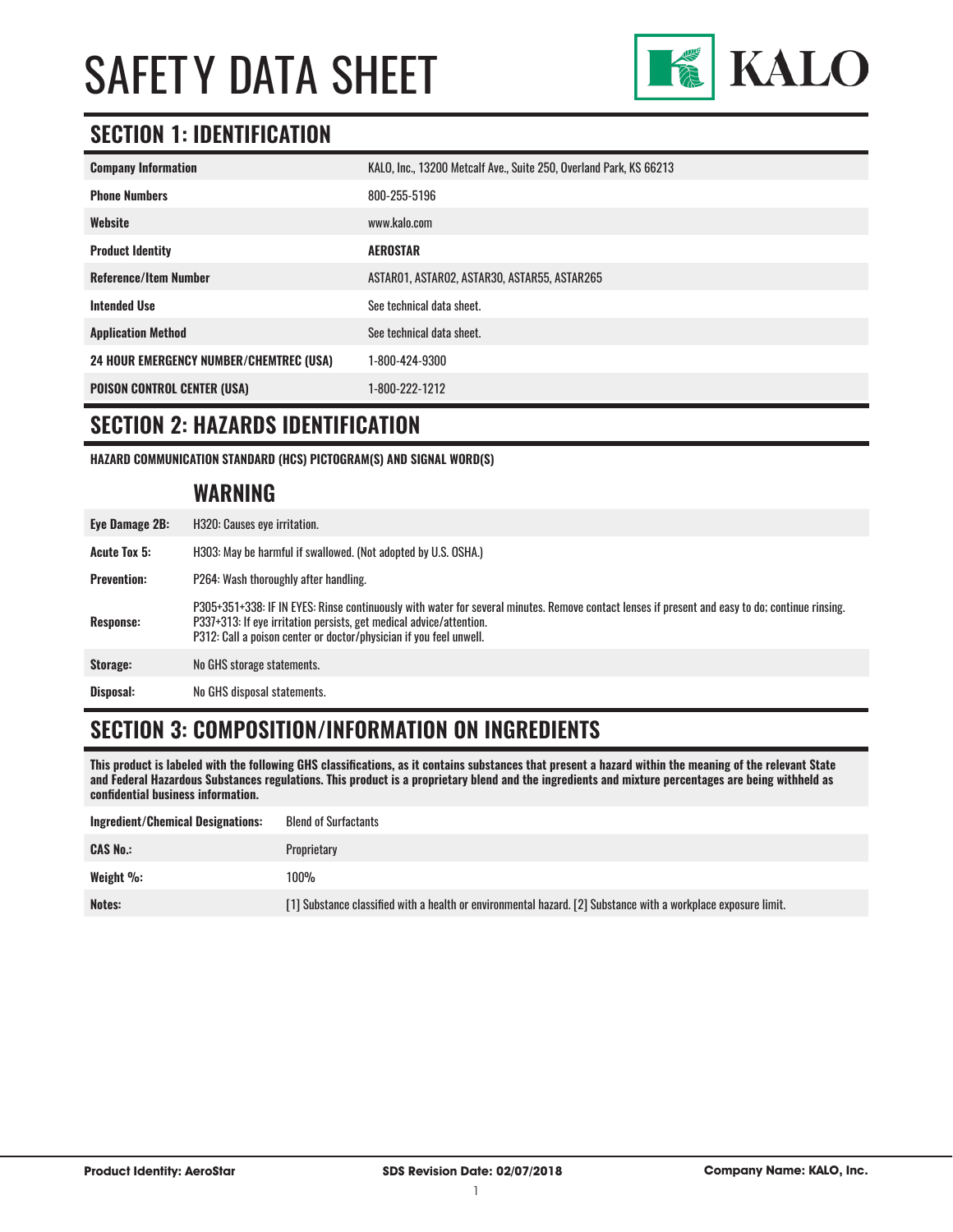

#### **SECTION 4: FIRST AID MEASURES**

#### **[DESCRIPTIONS]**

| General:           | In all cases of doubt, or when symptoms persist, seek medical attention. Never give anything by mouth to an unconscious person.                                                                                                         |
|--------------------|-----------------------------------------------------------------------------------------------------------------------------------------------------------------------------------------------------------------------------------------|
| <b>Inhalation:</b> | Remove to fresh air. Keep patient warm and at rest. If breathing is irregular or stopped, give artificial respiration. If unconscious, place in the recovery<br>position and obtain immediate medical attention. Give nothing by mouth. |
| Eyes:              | Irrigate copiously with clean fresh water for at least 10 minutes, holding the eyelids apart and seek medical attention.                                                                                                                |
| Skin:              | Remove contaminated clothing. Wash skin thoroughly with soap and water or use a recognized skin cleanser. Do NOT use solvents or thinners.                                                                                              |
| Ingestion:         | If accidentally swallowed, obtain immediate medical attention. Keep at rest, Do NOT induce vomiting.                                                                                                                                    |
|                    | [MOST IMPORTANT SYMPTOMS AND EFFECTS, BOTH ACUTE AND DELAYED]                                                                                                                                                                           |
| Overview:          | No adverse symptoms or effects anticipated under normal handling conditions. See Section 2 for further details.                                                                                                                         |
| Eyes:              | <b>Causes eve irritation.</b>                                                                                                                                                                                                           |
| Ingestion:         | May be harmful if swallowed. (Not adopted by U.S. OSHA.)                                                                                                                                                                                |

### **SECTION 5: FIREFIGHTING MEASURES**

| <b>Extinguishing Media:</b>     | Recommended extinguishing media: alcohol resistant foam, CO <sup>2</sup> , powder, water spray. Do not use water jet.                                                                                                                                                                                                                                  |
|---------------------------------|--------------------------------------------------------------------------------------------------------------------------------------------------------------------------------------------------------------------------------------------------------------------------------------------------------------------------------------------------------|
| <b>Special Hazards:</b>         | Combustion may yield smoke, carbon monoxide, and other products of incomplete combustion. Oxides of sulfur, nitrogen or phosphorus may<br>also be formed. Avoid breathing dust, fumes, vapors, sprays.                                                                                                                                                 |
| <b>Advice For Firefighters:</b> | Evacuate area. Prevent contamination from run-off of adjacent areas, streams, drinking water and sewers. Do not flush down sewers or other<br>drainage systems. Exposed firefighters must wear standard protective equipment and in enclosed areas self-contained breathing apparatus.<br>Use water-spray to cool fire-exposed surfaces and personnel. |

#### **SECTION 6: ACCIDENTAL RELEASE MEASURES**

| <b>Precautions/Procedures:</b>                                         | Keep all sources of ignition away from spill/release. In case of a major spill or spillage in a confined space evacuate the area and<br>check vapor levels.                                                                                                                                                                                                                                                                                                                                                                                                                                                                                                               |
|------------------------------------------------------------------------|---------------------------------------------------------------------------------------------------------------------------------------------------------------------------------------------------------------------------------------------------------------------------------------------------------------------------------------------------------------------------------------------------------------------------------------------------------------------------------------------------------------------------------------------------------------------------------------------------------------------------------------------------------------------------|
| <b>Environmental Precautions:</b>                                      | Do not allow spills to enter drains or water courses.                                                                                                                                                                                                                                                                                                                                                                                                                                                                                                                                                                                                                     |
| <b>Methods and Material For</b><br><b>Containment and Cleaning Up:</b> | Ventilate the area and avoid breathing vapors. Take the personal protective measures listed in Section 8. Contain and absorb spillage<br>with non-combustible materials (e.g. sand/earth/vermiculite). Place in closed containers outside buildings and dispose of according<br>to the Waste Regulations (see Section 13). Clean, preferably with a detergent. Do not use solvents. Do not allow spills to enter drains<br>or water courses. If drains, sewers, streams or lakes are contaminated, inform the local water company immediately. In the case of<br>contamination of rivers, streams, or lakes, the Environmental Protection Agency should also be informed. |

### **SECTION 7: HANDLING AND STORAGE**

| <b>Precautions For Safe Handling:</b> | Do not get in eyes, on skin, or on clothing. Do not breathe vapors or mists. Keep container closed. Use only with adequate<br>ventilation. Use good personal hygiene practices. Wash hands before eating, drinking, smoking. Remove contaminated clothing and<br>wash before reuse. Destroy contaminated belts and shoes and other items that cannot be decontaminated.<br>See Section 2 for further details. |
|---------------------------------------|---------------------------------------------------------------------------------------------------------------------------------------------------------------------------------------------------------------------------------------------------------------------------------------------------------------------------------------------------------------------------------------------------------------|
| <b>Conditions For Safe Storage:</b>   | Store in tightly closed containers in dry, well-ventilated area, away from excessive heat and incompatibles.<br>See Section 2 for further details.                                                                                                                                                                                                                                                            |
| <b>Incompatible Materials:</b>        | Oxidizing agents, strong acids, strong bases.                                                                                                                                                                                                                                                                                                                                                                 |
| <b>Specific End Use(s):</b>           | See technical data sheet.                                                                                                                                                                                                                                                                                                                                                                                     |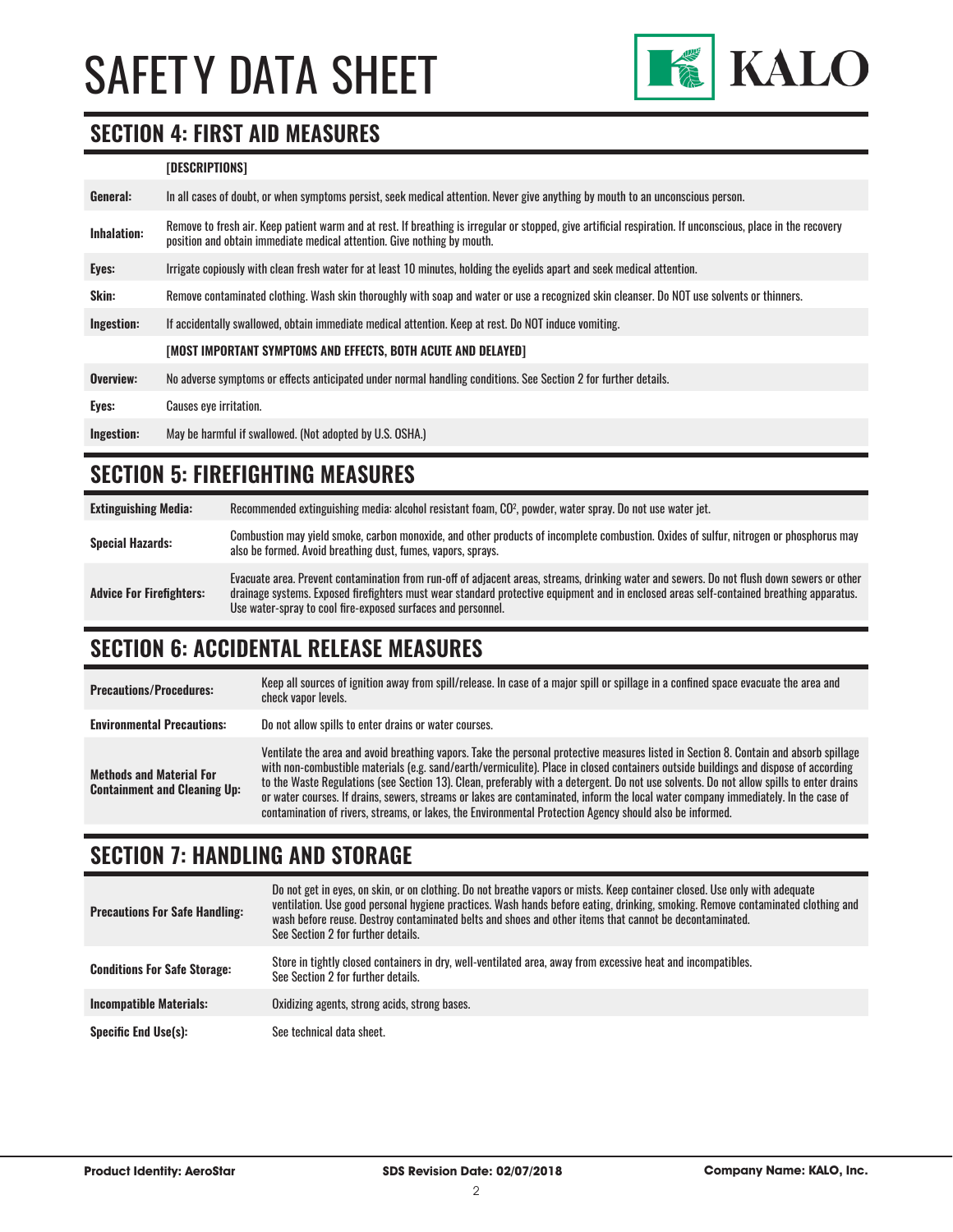

### **SECTION 8: EXPOSURE CONTROLS/PERSONAL PROTECTION**

| <b>Exposure Data:</b>        | This product contains no ingredients (at greater than 0.1%) with established limits for exposure under OSHA, ACGIH or NIOSH.                                                                                                                                                                                                           |
|------------------------------|----------------------------------------------------------------------------------------------------------------------------------------------------------------------------------------------------------------------------------------------------------------------------------------------------------------------------------------|
| <b>Carcinogen Data:</b>      | This product contains no known ingredients that are suspected of being, or known to be, a carcinogen under OSHA, NTP or IARC.                                                                                                                                                                                                          |
|                              | <b>[EXPOSURE CONTROLS]</b>                                                                                                                                                                                                                                                                                                             |
| <b>Respiratory:</b>          | If workers are exposed to concentrations above the exposure limit, they must use the appropriate certified respirators.                                                                                                                                                                                                                |
| Eyes:                        | Wear safety eyewear (e.g. safety spectacles/goggles/visors) to protect against the splash of liquids.                                                                                                                                                                                                                                  |
| Skin:                        | Overalls, which cover the body, arms, and legs, should be worn. Skin should not be exposed. All parts of the body should be washed after<br>contact.                                                                                                                                                                                   |
| <b>Engineering Controls:</b> | Provide adequate ventilation. Where reasonably practicable, this should be achieved by the use of local exhaust ventilation and good general<br>extraction. If these are not sufficient to maintain concentrations of particulates, and any vapor below occupational exposure limits, suitable<br>respiratory protection must be worn. |
| <b>Other Work Practices:</b> | See technical data sheet. See Prevention in Section 2.                                                                                                                                                                                                                                                                                 |

### **SECTION 9: PHYSICAL AND CHEMICAL PROPERTIES**

| <b>Clear Pale Yellow Liquid</b>                      |
|------------------------------------------------------|
| Mild                                                 |
| <b>Not Measured</b>                                  |
| $4.5 - 6.5$                                          |
| $0.96 - 0.98$                                        |
| >93ºC / >200ºF SETA Flash Closed Cup                 |
| <b>Not Measured</b>                                  |
| 50-125                                               |
| <b>Not Measured</b>                                  |
| Not Measured                                         |
| <b>Not Measured</b>                                  |
| <b>Not Measured</b>                                  |
| No Established Limit (C) / Not Established Limit (F) |
| Not Applicable                                       |
| <b>Not Measured</b>                                  |
| <b>Not Measured</b>                                  |
| <b>Not Measured</b>                                  |
| <b>Not Measured</b>                                  |
| <b>Not Measured</b>                                  |
| <b>Not Measured</b>                                  |
| No other relevant information.                       |
|                                                      |

# **SECTION 10: STABILITY AND REACTIVITY**

| <b>Reactivity:</b>                       | Not chemically reactive.                                                                                |
|------------------------------------------|---------------------------------------------------------------------------------------------------------|
| <b>Chemical Stability:</b>               | Stable under normal ambient and anticipated conditions of use.                                          |
| <b>Hazardous Reactions:</b>              | Hazardous reactions not anticipated.                                                                    |
| <b>Conditions To Avoid:</b>              | Extended exposure to high temperatures can cause decomposition. Avoid all possible sources of ignition. |
| <b>Incompatible Materials:</b>           | Oxidizing agents, strong acids, strong bases.                                                           |
| <b>Hazardous Decomposition Products:</b> | Not anticipated under normal conditions of use.                                                         |

**Product Identity: AeroStar SDS Revision Date: 02/07/2018 Company Name: KALO, Inc.**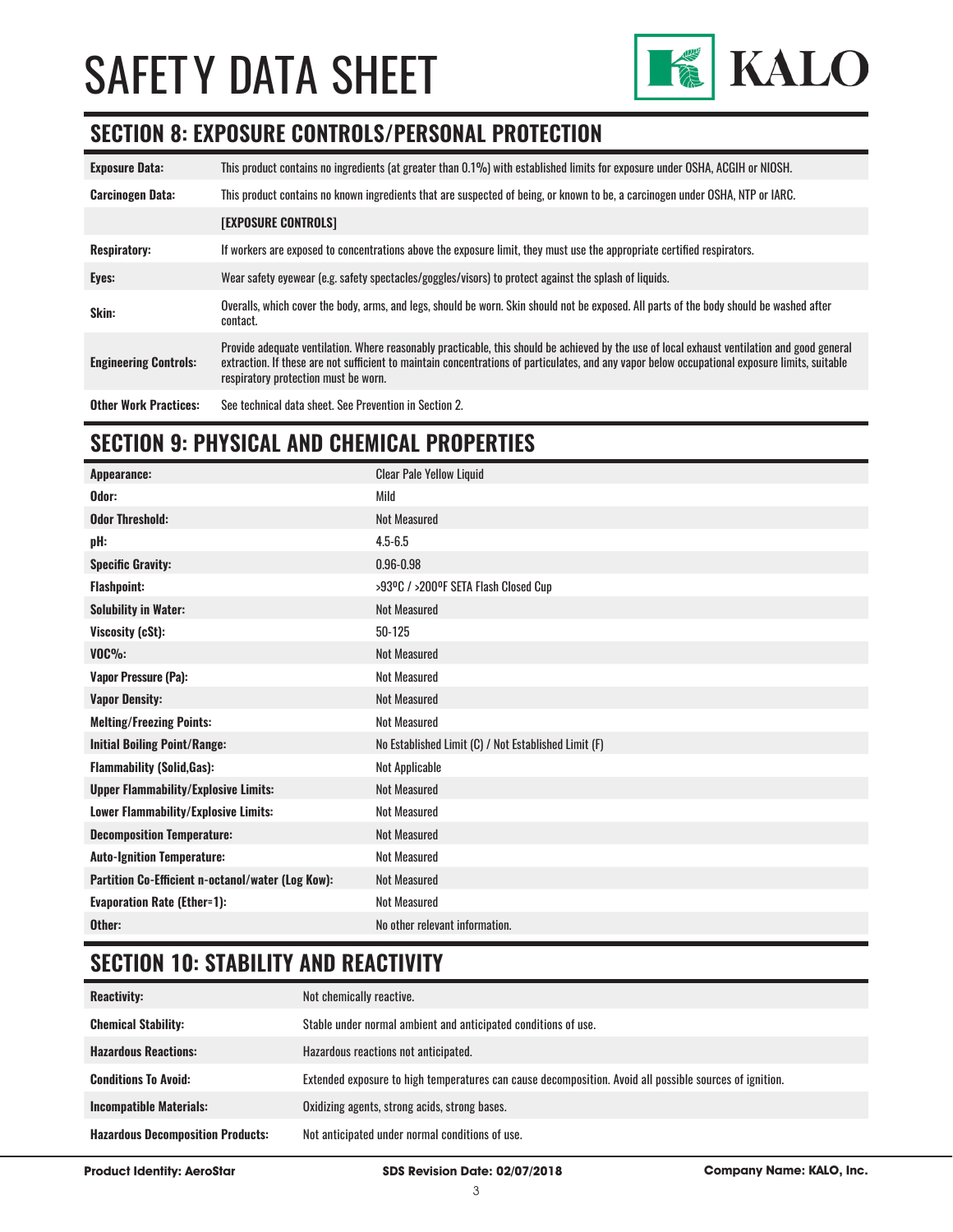

### **SECTION 11: TOXICOLOGICAL INFORMATION**

| ACUTE TOXICITY ESTIMATE                                           |                                                          |                          |
|-------------------------------------------------------------------|----------------------------------------------------------|--------------------------|
| <b>Ingredients:</b>                                               | <b>Proprietary Blend</b>                                 |                          |
| Oral LD50mg/kg:                                                   | 2,500.00/Category: 5                                     |                          |
| Skin LD50mg/kg:                                                   | >5,000.00/Category: NA                                   |                          |
| <b>Inhalation Vapor/L/4hr:</b>                                    | No Data Available                                        |                          |
| Inhalation Dust/Mist LC50mg/L/4hr:                                | No Data Available                                        |                          |
| <b>ITEM</b>                                                       | <b>HAZARD</b>                                            | <b>CATEGORY</b>          |
| <b>Acute Toxicity (mouth):</b>                                    | May be harmful if swallowed. (Not adopted by U.S. OSHA.) | 3                        |
| <b>Acute Toxicity (skin):</b>                                     | <b>Not Applicable</b>                                    | $\overline{\phantom{a}}$ |
| <b>Acute Toxicity (inhalation):</b>                               | Not Applicable                                           | $\overline{\phantom{a}}$ |
| <b>Skin Corrosion/Irritation:</b>                                 | Not Applicable                                           | $\overline{\phantom{a}}$ |
| <b>Eye Damage/Irritation:</b>                                     | <b>Causes eye irritation</b>                             | 2B                       |
| <b>Sensitization (respiratory):</b>                               | Not Applicable                                           | $\overline{\phantom{a}}$ |
| <b>Sensitization (skin):</b>                                      | Not Applicable                                           | $\overline{\phantom{a}}$ |
| <b>Germ Toxicity:</b>                                             | Not Applicable                                           | $- -$                    |
| <b>Carcinogenicity:</b>                                           | Not Applicable                                           | $\overline{\phantom{a}}$ |
| <b>Reproductive Toxicity:</b>                                     | Not Applicable                                           | $\overline{\phantom{a}}$ |
| Specific Target Organ Systemic Toxicity-Single Exposure:          | Not Applicable                                           | $\overline{\phantom{a}}$ |
| <b>Specific Target Organ Systemic Toxicity-Repeated Exposure:</b> | Not Applicable                                           | $\overline{\phantom{m}}$ |
| <b>Aspiration Hazard:</b>                                         | <b>Not Applicable</b>                                    | $-$                      |

## **SECTION 12: ECOLOGICAL INFORMATION**

| <b>Ecotoxicity:</b>                    | Ecotoxocity studies have not been conducted on this preparation. |
|----------------------------------------|------------------------------------------------------------------|
| <b>Persistence and Degradability:</b>  | There is no data available on the preparation itself.            |
| <b>Bioaccumulative Potential:</b>      | Not measured.                                                    |
| <b>Mobility In Soil:</b>               | No data available.                                               |
| <b>Results of PBT and vPvB Assess:</b> | This product contains no PBT/vPvB chemicals.                     |
| <b>Other Adverse Effects:</b>          | No data available.                                               |

# **SECTION 13: DISPOSAL CONSIDERATIONS**

Do not allow into drains or water courses. Wastes and emptied containers should be disposed of in accordance with regulations made under the Control of Pollution Act and the Environmental Protection Act. Using information provided in this data sheet advice should be obtained from the Waste Regulation Authority, whether the special waste regulations apply. Dispose of contents in accordance with local and national regulations.

**Waste Treatment Methods:**